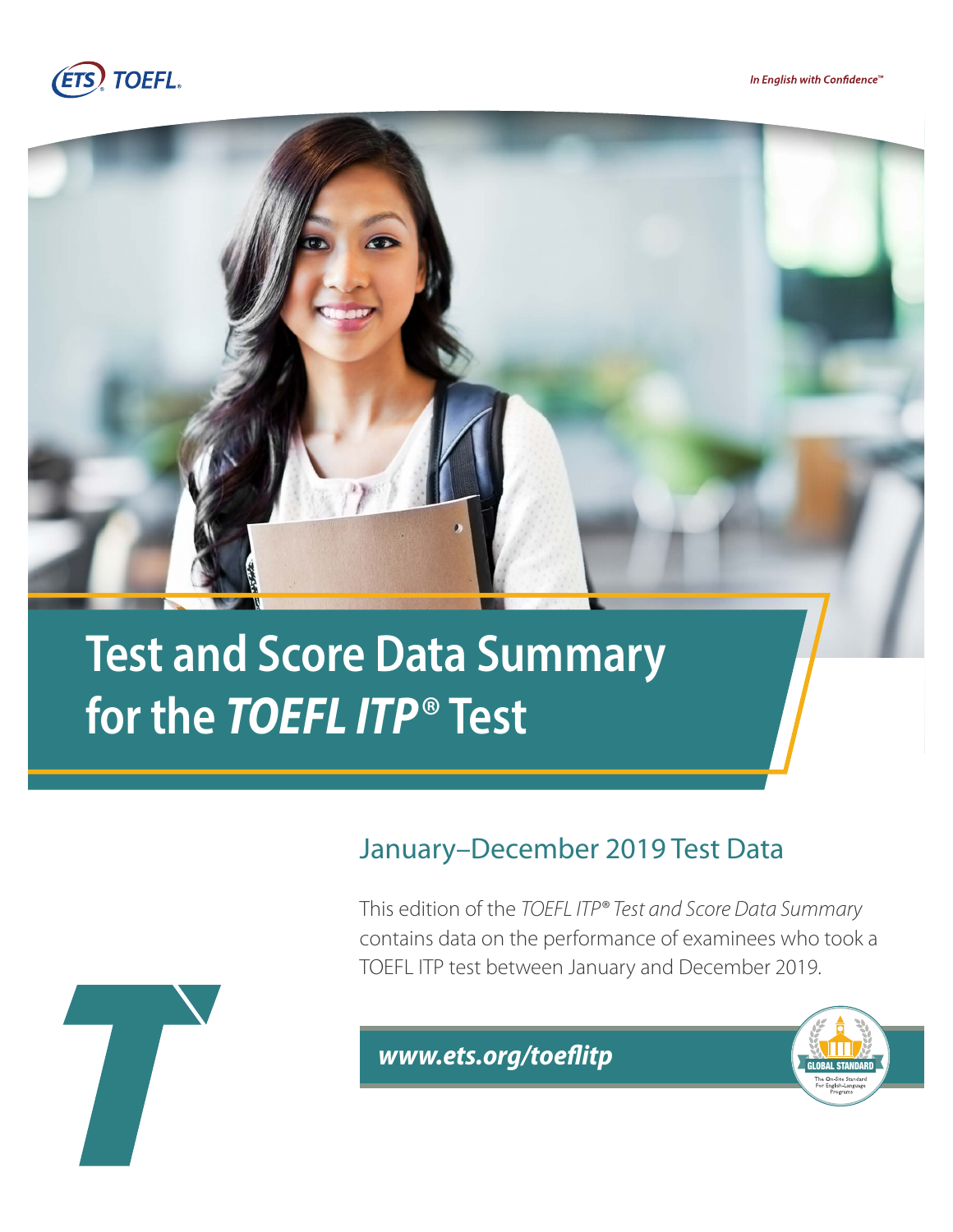Copyright © 2020 by Educational Testing Service. All rights reserved.<br>ETS, the ETS logo, MEASURING THE POWER OF LEARNING, and TOEFL ITP are registered trademarks of Educational Testing Service (ETS) in the United States a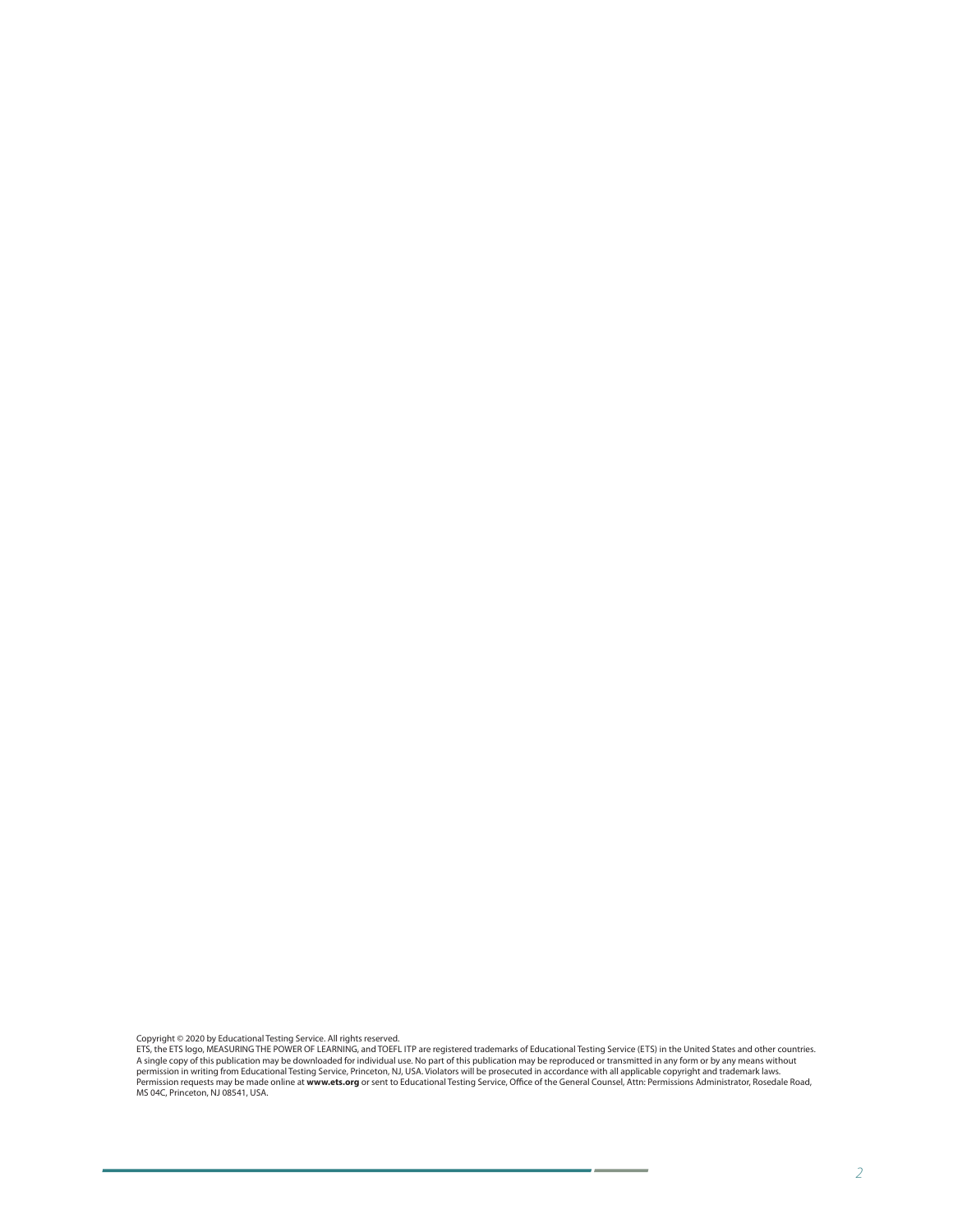## **The** *TOEFL ITP***® Test**

The *TOEFL ITP*® test measures the English proficiency of test takers whose native language is not English. TOEFL ITP test questions primarily assess understanding of academic language. Test results can be used to make placement decisions, to monitor progress, and to inform end-of-course decisions. For more details about the uses of the test: **[http://www.ets.org/toefl\\_itp/use/](http://www.ets.org/toefl_itp/use/)**.



The TOEFL ITP test is administered in both digital and paper formats. The test includes multiple-choice questions, each with four answer choices.

The test consists of three sections: Listening Comprehension, Structure and Written Expression, and Reading Comprehension.

• The **Listening Comprehension** section measures the ability to understand spoken English in academic settings. Test takers listen to recorded audio materials

and answer questions about what they heard. The recordings include language features that are typical of oral delivery. The questions ask about the main ideas and important details, and both explicit and implicit information.

- The **Structure and Written Expression** section measures recognition of correct and incorrect sentence structure in standard written English. In the **Structure** part, test takers read a sentence and choose the correct answer choice to produce a grammatically correct sentence. In the **Written Expression** part, they select the underlined word or phrase that is grammatically incorrect. The sentences are on general academic topics.
- The **Reading Comprehension** section measures the ability to understand academic reading passages written in English. The topics and complexity of the passages are similar to what is typical of academic textbooks. Test takers read a variety of passages on academic subjects and answer questions about each passage. The questions ask about information that is stated or implied in the passage, and about the meaning of specific words used in the passage.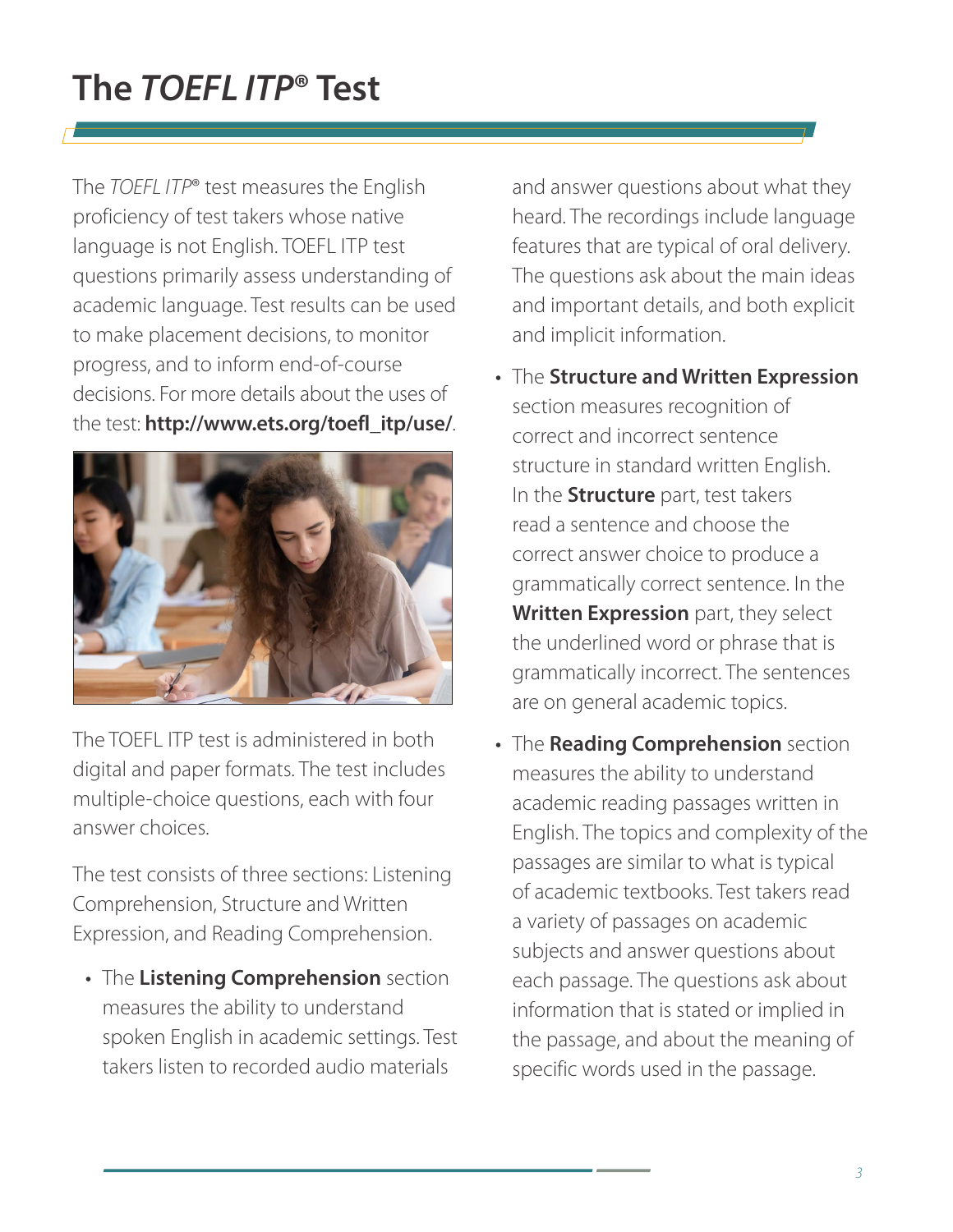The testing time is approximately two hours. Additional time is needed for test takers to be admitted to the testing room, to enter their identification information on their answer sheets, and for distribution and collection of the test materials.

A team of language and assessment specialists develop the materials for the TOEFL ITP test. Test specifications, test questions, and test forms are rigorously reviewed, following the ETS Standards for Fairness and Quality. Test questions are carefully checked to ensure that the content is appropriate, according to established ETS procedures.

The TOEFL ITP test does not measure content knowledge, but rather, the questions can be answered based on the materials presented. The focus is on the test taker's English-language proficiency—the overall ability to use English. This proficiency increases gradually over time, and is generally achieved through a combination of practice and study.

Additional information about the TOEFL ITP test can be found at **[https://www.ets.org/toefl\\_itp](https://www.ets.org/toefl_itp)**.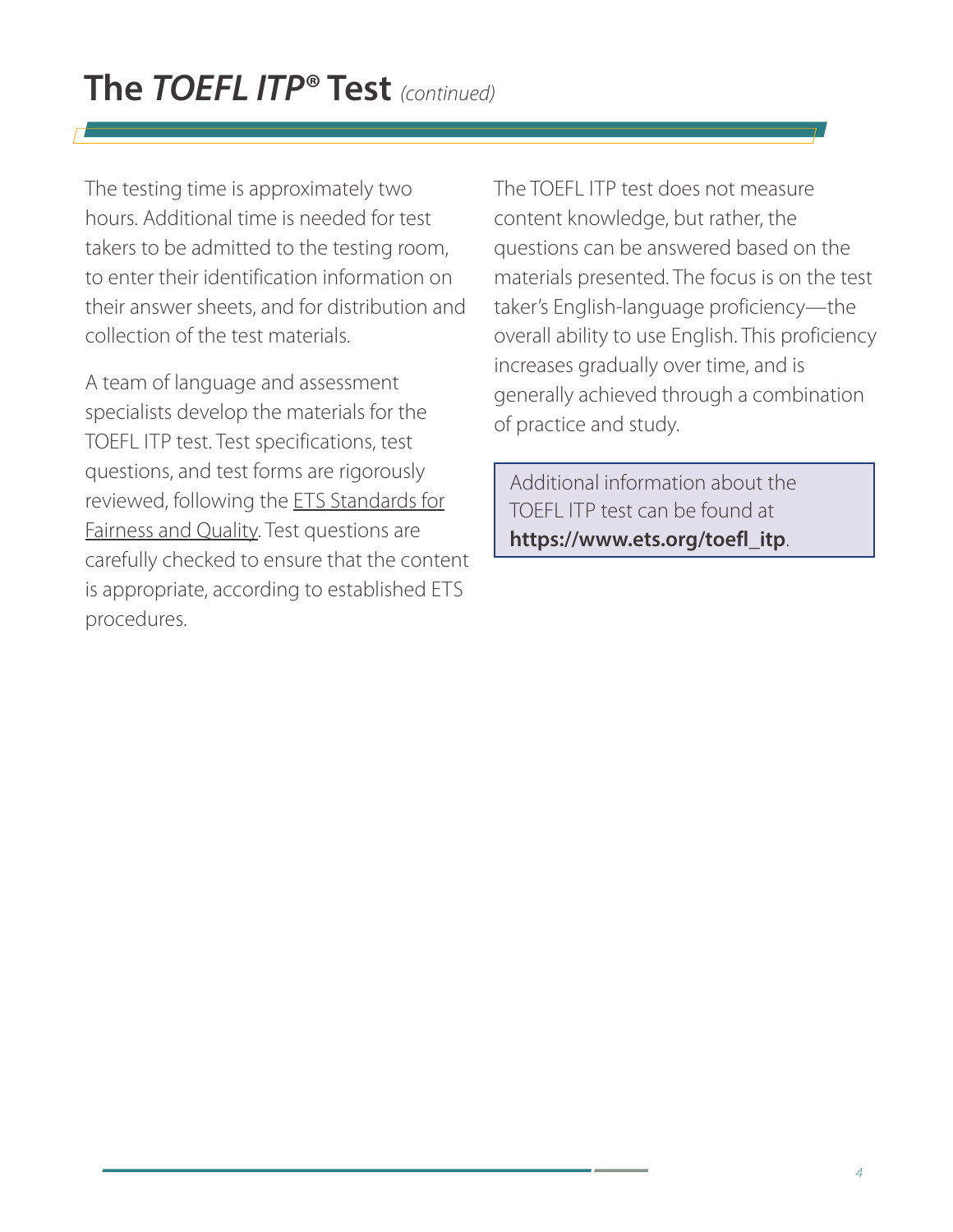### *TOEFL ITP***® Test Data for 2019**

The tables below contain data from TOEFL ITP (Level 1) administrations in 2019, and the data were collected from test takers worldwide who took the TOEFL ITP (Level 1) test between January and December 2019.

**Table 1** gives actual ranges of observed scores for the period from January 2019 through December 2019.

#### **Table 1. Observed Minimum and Maximum TOEFL ITP Section and Total Scores**

| <b>Section</b>                      | Min. | Max. |
|-------------------------------------|------|------|
| 1. Listening Comprehension          | 31   | 68   |
| 2. Structure and Written Expression | 31   | 68   |
| 3. Reading Comprehension            | 31   | 67   |
| Total                               | 310  | 677  |

**Table 2** presents means and standard deviations of section and total scores by gender for examinees tested between January and December 2019.

| <b>Group</b>              | nsion<br>Section<br>Lister<br>Comp | m<br>$\bar{5}$<br>$\sim$<br>æ<br>ဒ္တ<br>≤<br>m | nsion<br>C<br>និច្ចខ្លួ | Scales<br>Total<br>Scorr |
|---------------------------|------------------------------------|------------------------------------------------|-------------------------|--------------------------|
| Male                      | 49                                 | 46                                             | 48                      | 476                      |
| <b>Standard Deviation</b> | 7                                  | 9                                              | 8                       | 72                       |
| Female                    | 48                                 | 45                                             | 46                      | 463                      |
| <b>Standard Deviation</b> |                                    | 8                                              | 8                       | 72                       |

#### **Table 2. Means and Standard Deviations for TOEFL ITP Section and Total Scores by Gender\***

\*Based on examinees who responded to a question about gender group membership.

**Tables 3 and 4** may be useful in comparing the performance on the TOEFL ITP test of a particular student with that of other students from the same native country and with that of students who speak the same language. **ETS, the creator of the TOEFL ITP test, does not endorse the practice of ranking countries on the basis of TOEFL ITP scores, as this is a misuse of the data.** The TOEFL ITP test provides accurate scores at the individual level; it is not appropriate for comparing countries. Numerous factors contribute to these scores: the different numbers of students taking the test in each country, the age that English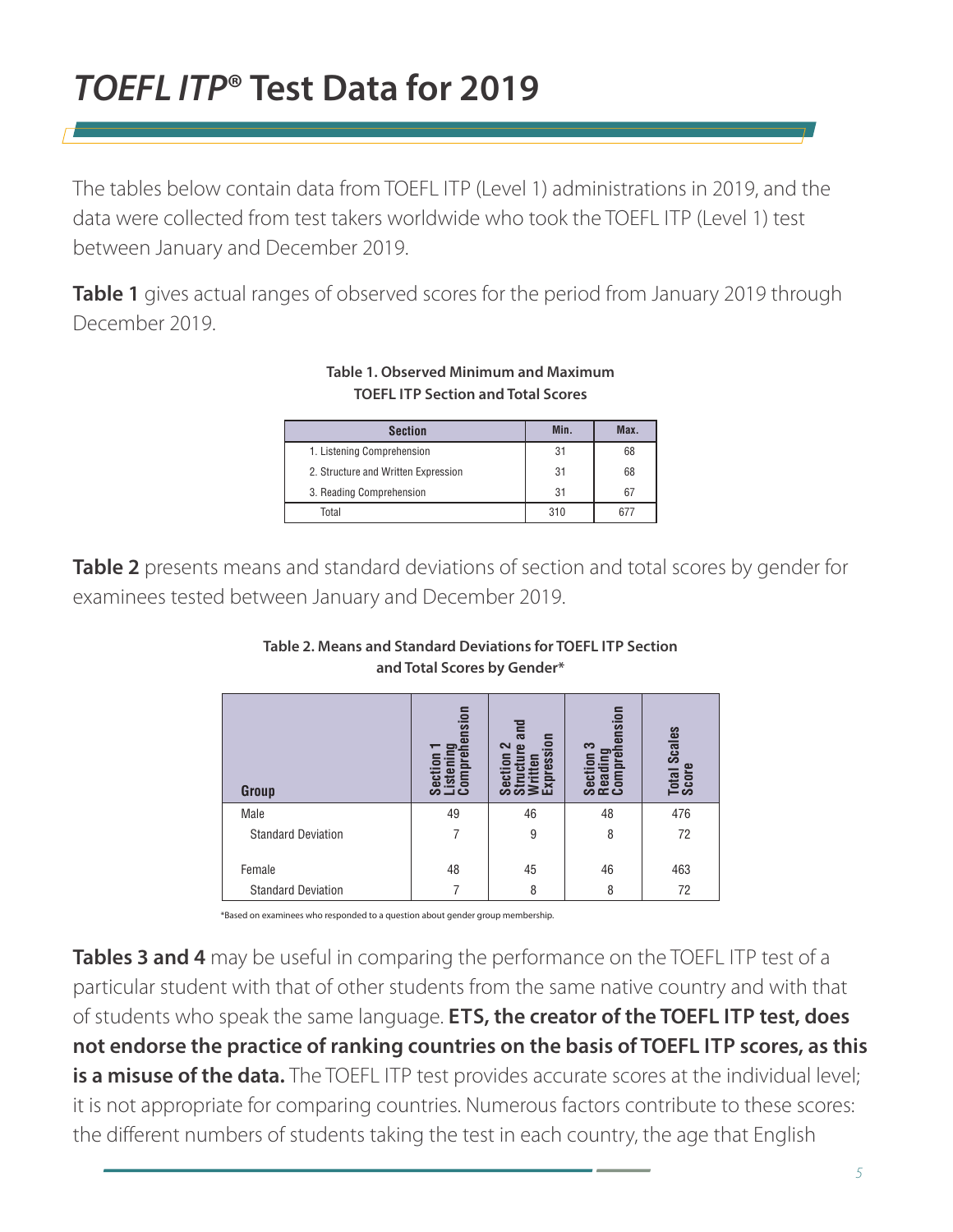is introduced into the curriculum, and the number of hours per week of English classes. Moreover, the TOEFL ITP test takers do not represent all English learners in a country; generalizing about a country from this group is not meaningful.

|                                                                                                                                     | Comprehension<br>Listening<br>Section | Section 2<br>Structure and<br>Written Expression | Section 3<br>Reading<br>Comprehension | <b>Total Scale Mean</b> |                             | Comprehension<br>Listening<br>Section 1 | Section 2<br>Structure and<br>Written Expression | Section 3<br>Reading<br>Comprehension | <b>Total Scale Mean</b> |
|-------------------------------------------------------------------------------------------------------------------------------------|---------------------------------------|--------------------------------------------------|---------------------------------------|-------------------------|-----------------------------|-----------------------------------------|--------------------------------------------------|---------------------------------------|-------------------------|
| Language                                                                                                                            |                                       |                                                  |                                       |                         | Language                    |                                         |                                                  |                                       |                         |
| Afrikaans<br>Albanian                                                                                                               | 48<br>48                              | 46<br>46                                         | 47<br>46                              | 473<br>466              | Lithuanian<br>Luba-Lulua    |                                         | $\star$                                          | $\star$                               | $^\star$                |
| Amharic                                                                                                                             | 47                                    | 45                                               | 46                                    | 461                     | Luo                         |                                         | $\star$                                          |                                       |                         |
| Arabic<br>Armenian                                                                                                                  | 49<br>53                              | 45<br>52                                         | 45<br>49                              | 465<br>512              | Luxembourgish<br>Macedonian |                                         |                                                  |                                       |                         |
| Assamese                                                                                                                            | 51                                    | 47                                               | 48                                    | 489                     | Madurese                    | 48                                      | 45                                               | 48                                    | 468                     |
| Azerbaijani<br>Basque                                                                                                               | $\star$                               | $\star$                                          | $\star$                               | $\star$                 | Malagasy<br>Malay           | 50                                      | 45                                               | 48                                    | 474                     |
| Belarusian                                                                                                                          | $\star$                               | ł                                                | $\star$                               | $\star$                 | Malayalam                   | 50                                      | 47                                               | 47                                    | 480                     |
| Bemba<br>Bengali                                                                                                                    | 46<br>54                              | 44<br>50                                         | 46<br>50                              | 454<br>515              | Mandarin<br>Mandingo        | 51                                      | 48                                               | 49                                    | 491                     |
| Berber                                                                                                                              | 48                                    | 46                                               | 47                                    | 471                     | Marathi                     |                                         | y                                                |                                       |                         |
| Bikol<br>Bosnian                                                                                                                    | $\star$                               | ×                                                | $\star$                               | $\star$                 | Minangkabau<br>Moldovan     | 47<br>50                                | 44<br>46                                         | 46<br>47                              | 455<br>476              |
| Bulgarian                                                                                                                           | 56                                    | 56                                               | 54                                    | 554                     | Mongolian                   | 52                                      | 49                                               | 50                                    | 505                     |
| <b>Burmese</b>                                                                                                                      | 50                                    | 50                                               | 50                                    | 502                     | Mossi                       | 53                                      | 49                                               | 50                                    | 505                     |
| Cantonese<br>Catalan                                                                                                                | 56                                    | 53                                               | 54                                    | 543                     | Nepali<br>Norwegian         | 62                                      | 61                                               | 60                                    | 612                     |
| Cebuano                                                                                                                             | $\star$                               | ż                                                | $\star$                               | $\star$                 | Nyanja                      | 48                                      | 45                                               | 47                                    | 465                     |
| Chichewa<br>Chinese                                                                                                                 | 47<br>51                              | 44<br>47                                         | 46<br>48                              | 456<br>487              | Oriya<br>Oromo              |                                         |                                                  |                                       |                         |
| Chuvash                                                                                                                             | $\star$                               | $\star$                                          | $\star$                               | $\star$                 | Palauan                     | $\star$<br>$\star$                      | $\star$<br>$^\star$                              | $\star$<br>$\star$                    |                         |
| Croatian<br>Czech                                                                                                                   | 56                                    | 53                                               | 54                                    | 543                     | Pidgin<br>Pohnpeian         | $\star$                                 | $\star$                                          |                                       |                         |
| Danish                                                                                                                              |                                       |                                                  |                                       |                         | Polish                      | 56                                      | 51                                               | 52                                    | 530                     |
| Dutch<br>Efik                                                                                                                       | 62<br>47                              | 59                                               | 58                                    | 594<br>456              | Portuguese<br>Provencal     | 52                                      | 49                                               | 52                                    | 510                     |
| Estonian                                                                                                                            | $\star$                               | 45<br>ż                                          | 45<br>$\star$                         |                         | Punjabi                     | 52                                      | 51                                               | 52                                    | 516                     |
| Ewe                                                                                                                                 | $\star$                               |                                                  | ×                                     | $\star$                 | Pushto                      | 50                                      | 47                                               | 46                                    | 479                     |
| Farsi<br>Fijian                                                                                                                     | 50                                    | 46                                               | 46                                    | 473                     | Romanian<br>Ruanda          | 57                                      | 56                                               | 56                                    | 562                     |
| Finnish                                                                                                                             | $\star$                               | $\star$                                          | $\star$                               | $\star$                 | Russian                     | 53                                      | 52                                               | 53                                    | 527                     |
| French<br>Fulah                                                                                                                     | 55<br>$\sqrt{46}$                     | 53<br>43                                         | 55<br>45                              | 543<br>446              | Samar-Leyte<br>Serbian      | $\star$                                 | $\star$                                          |                                       |                         |
| Galician                                                                                                                            | $\star$<br>$\star$                    | ź                                                | $\star$                               | $\star$                 | Serbo-Croatian              |                                         | $\star$                                          |                                       |                         |
| Ganda<br>Georgian                                                                                                                   | 55                                    | 53                                               | 52                                    | 532                     | Sesotho<br>Shona            | ×                                       | $\star$                                          | $\star$                               | $\star$                 |
| German                                                                                                                              | 60                                    | 57                                               | 55                                    | 574                     | Sindhi                      | 52                                      | 54                                               | 53                                    | 529                     |
| Greek<br>Guarani                                                                                                                    | 53                                    | 54                                               | 54                                    | 536                     | Sinhalese<br>Slovak         | 52<br>54                                | 49<br>51                                         | 52<br>51                              | 508<br>522              |
| Gujarati                                                                                                                            | 49                                    | 42                                               | 44                                    | 448                     | Slovene                     |                                         |                                                  |                                       |                         |
| Hausa                                                                                                                               | 47<br>$\star$                         | 45<br>ź                                          | 46<br>$\star$                         | 462                     | Somali<br>Spanish           | 50                                      | $\star$<br>47                                    | 49                                    | 485                     |
| Hebrew<br>Hiligaynon                                                                                                                | $\star$                               |                                                  | $\star$                               | $\star$                 | Sundanese                   | 49                                      | 46                                               | 47                                    | 471                     |
| Hindi                                                                                                                               | 56                                    | 54                                               | 52                                    | 540                     | Swahili                     | $\star$                                 | $\star$                                          | $\star$                               | $\star$                 |
| Hungarian<br>Icelandic                                                                                                              | 60                                    | 58                                               | 58                                    | 588                     | Swedish<br>Tagalog          | 57                                      | 56                                               | 52                                    | 552                     |
| Igbo                                                                                                                                | 53                                    | 52                                               | 51                                    | 522                     | Tamil                       | 57                                      | 54                                               | 54                                    | 550                     |
| lloko<br>Indonesian                                                                                                                 | 47<br>49                              | 43<br>44                                         | 45<br>47                              | 449<br>467              | Tatar<br>Telugu             | 51                                      | 48                                               | 48                                    | 491                     |
| Italian                                                                                                                             | 57                                    | 56                                               | 56                                    | 565                     | Thai                        | 45                                      | 42                                               | 43                                    | 433                     |
| Japanese<br>Javanese                                                                                                                | 47<br>51                              | 46<br>47                                         | 47<br>49                              | 467<br>492              | Tibetan<br>Tigrinya         | 57                                      | 55                                               | 55                                    | 558                     |
| Kannada                                                                                                                             |                                       |                                                  |                                       |                         | Tonga                       | $\star$                                 | $\star$                                          | $\star$                               |                         |
| Kanuri<br>Kashmiri                                                                                                                  | $\star$<br>$\star$                    | $\star$<br>$\star$                               | $\star$<br>$\star$                    | $^\star$<br>$^\star$    | Trukese<br>Turkish          | $\star$<br>52                           | $\star$<br>48                                    | 48                                    | 494                     |
| Kazakh                                                                                                                              | 43                                    | 39                                               | 42                                    | 415                     | Turkmen                     |                                         |                                                  |                                       |                         |
| Khmer                                                                                                                               | 48                                    | 46                                               | 45                                    | 461                     | Twi                         |                                         | $^\star$                                         |                                       |                         |
| Kikuyu<br>Kirundi                                                                                                                   | $\ddot{}$                             | ٠                                                | $\ddot{}$                             | $\ddot{}$               | Ukrainian<br>Urdu           | 54<br>56                                | 51<br>55                                         | 51<br>54                              | 518<br>547              |
| Konkani                                                                                                                             | $\star$                               | $\star$                                          | $\star$                               | $\ddot{}$               | Uzbek                       | 52                                      | 48                                               | 48                                    | 493                     |
| Korean<br>Kurdish                                                                                                                   | 52                                    | 48                                               | 49                                    | 497                     | Vietnamese<br>Wolof         | 41                                      | 36                                               | 38                                    | 381                     |
| Kyrgyz                                                                                                                              | 51                                    | 48                                               | 49                                    | 495                     | Xhosa                       | $\star$                                 | $\star$<br>$\bullet$                             |                                       |                         |
| Lao                                                                                                                                 | 60                                    | 59                                               | 57                                    | 584                     | Yiddish<br>Yoruba           | $\star$                                 |                                                  |                                       |                         |
| Latvian<br>Lingala                                                                                                                  |                                       |                                                  |                                       |                         | Zulu                        |                                         |                                                  |                                       |                         |
| <sup>1</sup> Because of the unreliability of statistics based on small samples, means are not reported for some language subgroups. |                                       |                                                  |                                       |                         |                             |                                         |                                                  |                                       |                         |

#### **Table 3. TOEFL ITP Total and Section Score Means1 —All Examinees Classified by Native Language**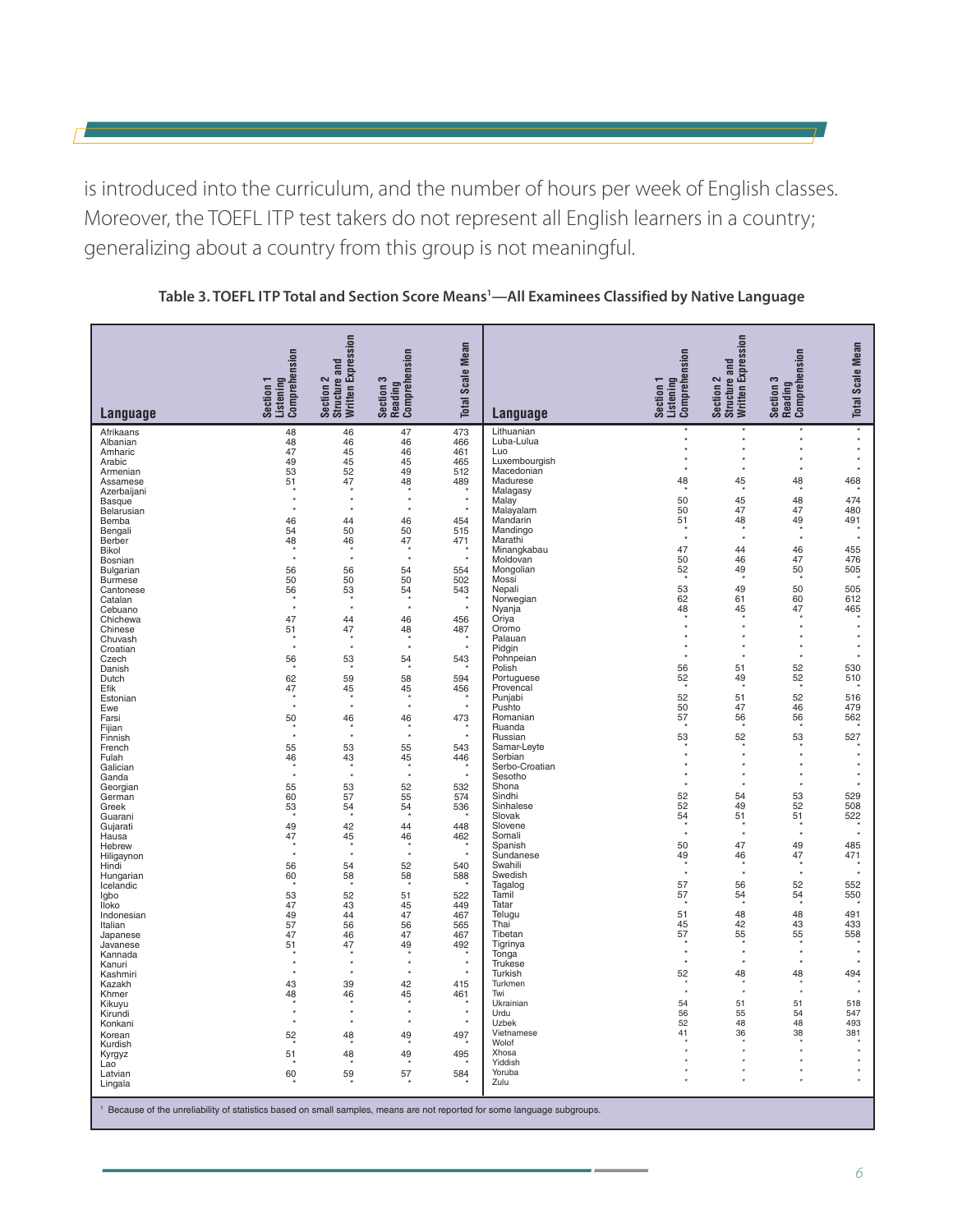**Table 4. TOEFL ITP Total and Section Score Means1 —All Examinees Classified by Geographic Region and Native Country2**

| <b>Geographic Region and</b><br><b>Native Country</b> | Comprehension<br>Section 1<br>Listening | Section 2<br>Structure and<br>Written Expression | Section 3<br>Reading<br>Comprehension | <b>Total Scale Mean</b> | <b>Geographic Region and</b><br><b>Native Country</b>           | Comprehension<br>Listening<br>Section 1 | Section 2<br>Structure and<br>Written Expression | Section 3<br>Reading<br>Comprehension | <b>Total Scale Mean</b> |
|-------------------------------------------------------|-----------------------------------------|--------------------------------------------------|---------------------------------------|-------------------------|-----------------------------------------------------------------|-----------------------------------------|--------------------------------------------------|---------------------------------------|-------------------------|
| <b>AFRICA.</b>                                        |                                         |                                                  |                                       |                         | Guyana                                                          | $\star$                                 | $\star$                                          | $\star$                               | $\star$                 |
| Angola                                                | $\star$                                 | ×                                                | $\star$                               | $\star$                 | Haiti<br>Honduras                                               | 48<br>54                                | 46<br>51                                         | 47<br>51                              | 470<br>518              |
| Benin                                                 | $\star$                                 | $\star$                                          | $\star$                               | $\star$                 | Jamaica                                                         | $\star$                                 | $\star$                                          | $\star$                               | $\star$                 |
| Botswana<br><b>Burkina Faso</b>                       | 48<br>49                                | 48<br>48                                         | 49<br>48                              | 485<br>482              | Martinique<br>Mexico                                            | 50                                      | 47                                               | 49                                    | 486                     |
| Burundi                                               |                                         |                                                  |                                       |                         | Monstserrat<br><b>Netherlands Antilles</b>                      | 46<br>$\lambda$                         | 40<br>$\pmb{\ast}$                               | 42<br>$\,$                            | 427                     |
| Cameroon<br>Cape Verde                                | 47                                      | 50                                               | 49                                    | 485                     | Nicaragua                                                       | 52                                      | 48                                               | 50                                    | 499                     |
| Central African Republic                              | $\star$                                 | ×<br>×                                           | $\star$<br>$\star$                    | $\star$<br>$\star$      | Panama<br>Paraguay                                              | 55<br>53                                | 51<br>49                                         | 52<br>51                              | 527<br>509              |
| Chad<br>Comoros                                       | 47                                      | 41                                               | 42                                    | 436                     | Peru                                                            | 47                                      | 45                                               | 48                                    | 467                     |
| Congo (formerly Zaire)<br>Congo Republic              | 48<br>50                                | 44<br>47                                         | 46<br>47                              | 463<br>480              | Puerto Rico<br>St. Kitts and Nevis                              | 48                                      | 45                                               | 46                                    | 466                     |
| Cote D'Ivoire                                         | 52                                      | 51                                               | 51                                    | 515                     | St. Lucia                                                       |                                         |                                                  |                                       |                         |
| Djibouti<br><b>Equatorial Guinea</b>                  |                                         | ×                                                | $\star$                               | $\star$                 | St. Vincent and the Grenadines<br>Sth Georgia & Sth Sandwich Is |                                         | $\star$                                          |                                       | $\star$                 |
| Eritrea                                               |                                         |                                                  |                                       | $\star$<br>$\star$      | Suriname                                                        |                                         |                                                  |                                       |                         |
| Ethiopia<br>Gabon                                     |                                         | $\star$                                          | $\star$                               | $\star$                 | Trinidad and Tobago<br>Turks and Caicos Islands                 |                                         |                                                  |                                       |                         |
| Gambia                                                |                                         |                                                  |                                       | $\star$<br>$\star$      | <b>US Minor Outlying Islands</b>                                |                                         |                                                  |                                       |                         |
| Ghana<br>Guinea                                       |                                         | $\star$                                          | $\star$                               | $\star$                 | Uruguay                                                         | 55                                      | 52                                               | 53                                    | 533                     |
| Guinea-Bissau                                         |                                         | $\star$                                          |                                       | $\star$                 | Venezuela<br>Virgin Islands (British)                           | 52<br>-8                                | 49                                               | 51                                    | 505                     |
| Kenya<br>Lesotho                                      | 51                                      | 52                                               | 51                                    | 513                     | Virgin Islands (U.S.)                                           | ٠                                       |                                                  |                                       | $\star$                 |
| Liberia                                               | $\star$                                 | $\star$                                          | $\star$                               | $\star$                 | ASIA <sub>-</sub>                                               |                                         |                                                  |                                       |                         |
| Madagascar<br>Malawi                                  | 52                                      | 49                                               | 51                                    | 505                     | Afghanistan                                                     | 49                                      | 46                                               |                                       | 470                     |
| Mali                                                  | 50                                      | 47<br>×                                          | 47<br>$\star$                         | 483                     | Azerbaijan                                                      |                                         |                                                  | 45                                    |                         |
| Mauritania<br><b>Mauritius</b>                        | $\star$                                 | ×                                                | $\star$                               | $\star$                 | Bangladesh<br>Bhutan                                            | 54                                      | 51                                               | 51                                    | 519                     |
| Mayotte                                               | $\star$                                 | $\star$                                          | $\star$                               | $\star$                 | Bouvet Island                                                   |                                         | $\star$                                          |                                       | $\star$                 |
| Morocco<br>Mozambique                                 | 51                                      | 51                                               | 50                                    | 503                     | Brunei Darussalam<br>Cambodia                                   | $\pmb{\ast}$<br>47                      | $\star$<br>46                                    | 44                                    | $\star$<br>459          |
| Namibia                                               |                                         | ×<br>×                                           | $\star$<br>$\star$                    | $\star$                 | China, People's Republic of                                     | 50                                      | 48                                               | 48                                    | 488                     |
| Niger<br>Nigeria                                      | 54                                      | 52                                               | 50                                    | 520                     | French Southern Territories<br>Hong Kong                        | -8<br>56                                | $\star$<br>54                                    | -8<br>54                              | 547                     |
| Reunion                                               |                                         | ×<br>Å                                           | $\star$<br>$\star$                    | $\star$                 | India                                                           | 55                                      | 53                                               | 52                                    | 534                     |
| Rwanda<br>Sao Tome and Principe                       |                                         | $\star$                                          | $\star$                               | $\star$                 | Indonesia<br>Japan                                              | 49<br>47                                | 44<br>45                                         | 47<br>47                              | 467<br>465              |
| Senegal                                               | 51                                      | 50                                               | 50                                    | 503                     | Kazakhstan                                                      | 44                                      | 40                                               | 43                                    | 419                     |
| Seychelles<br>Sierra Leone                            |                                         | ×                                                |                                       | $\star$                 | Korea, Democratic People's Republic<br>of                       | 50                                      | 47                                               | 47                                    | 481                     |
| Somalia<br>South Africa                               | 55                                      | 51                                               | 51                                    | 524<br>544              | Korea, Republic of                                              | 51                                      | 47                                               | 49                                    | 492                     |
| Swaziland                                             | 56                                      | 55                                               | 52<br>×                               |                         | Kwajalein<br>Kyrgyzstan                                         |                                         |                                                  |                                       |                         |
| Tanzania, United Republic of                          |                                         | $\pmb{\ast}$<br>$\star$                          | $\star$<br>$\star$                    | $\star$<br>$\star$      | Laos                                                            |                                         | $\star$                                          | $\star$                               |                         |
| Togo<br>Tunisia                                       | 55                                      | 55                                               | 53                                    | 543                     | Macao<br>Malaysia                                               | 52<br>55                                | 49<br>50                                         | 49<br>53                              | 501<br>530              |
| Uganda<br>Zambia                                      | 49                                      | 43<br>$\star$                                    | 44                                    | 451                     | <b>Maldives</b>                                                 | ×                                       |                                                  |                                       |                         |
| Zimbabwe                                              |                                         | $\star$                                          | $\star$                               | $\star$                 | Mongolia<br>Myanmar                                             | 52<br>51                                | 49<br>50                                         | 50<br>50                              | 504<br>501              |
| AMERICA                                               |                                         |                                                  |                                       |                         | Nepal                                                           | 53                                      | 49                                               | 49                                    | 506                     |
| Argentina                                             | 55                                      | 53                                               | 55                                    | 542                     | Pakistan<br><b>Palestinian Territory</b>                        | 55                                      | 54                                               | 53                                    | 541                     |
| Aruba                                                 |                                         |                                                  |                                       |                         | Philippines                                                     | 57<br>$\pmb{\ast}$                      | 56<br>$\pmb{\ast}$                               | 53<br>$\star$                         | 552                     |
| Bahamas<br><b>Barbados</b>                            |                                         | ×                                                | $\star$                               | $\star$<br>$\star$      | Singapore<br>Sri Ľanka                                          | 53                                      | 48                                               | 49                                    | 501                     |
| <b>Belize</b>                                         | ×                                       | ×                                                | $\star$<br>$\star$                    | $\star$                 | Taiwan (Republic of China)                                      | 51                                      | 46                                               | 48                                    | 485                     |
| Bermuda<br><b>Bolivia</b>                             | 51                                      | $\star$<br>49                                    | 50                                    | $\star$<br>499          | Tajikistan<br>Thailand                                          | 45<br>45                                | 41<br>42                                         | 43<br>43                              | 427<br>433              |
| <b>Brazil</b>                                         | 52                                      | 49                                               | 52                                    | 510                     | Timor-Leste                                                     | 46<br>×                                 | 42                                               | 45                                    | 441                     |
| <b>British West Indies</b><br>Canada                  | 59                                      | 57                                               | 56                                    | 575                     | Turkmenistan<br>Uzbekistan                                      | $\star$                                 | $\star$                                          | $\star$                               | $\star$                 |
| Chile                                                 | 57                                      | 54                                               | 56                                    | 557                     | Vietnam                                                         | 41                                      | 36                                               | 38                                    | 381                     |
| Colombia<br>Costa Rica                                | 50<br>52                                | 47<br>48                                         | 51<br>50                              | 495<br>498              | <b>EUROPE</b>                                                   |                                         |                                                  |                                       |                         |
| Cuba                                                  | 52<br>$\star$                           | 49                                               | 52                                    | 509                     | Albania                                                         | 48                                      | 46                                               | 46                                    | 466                     |
| Dominica<br>Dominican Republic                        | 52                                      | 49                                               | 50                                    | 505                     | Armenia                                                         |                                         |                                                  |                                       |                         |
| Ecuador                                               | 50                                      | 49                                               | 51                                    | 498                     | Austria<br>Azores                                               | 59                                      | 57                                               | 55                                    | 571                     |
| El Salvador<br>French Guiana                          | 54                                      | 51                                               | 53                                    | 528                     | <b>Belarus</b>                                                  | $\star$                                 | $\star$                                          | $\star$                               | $\star$                 |
| Guadeloupe                                            | ۸                                       |                                                  | $\star$                               | $\star$                 | Belgium<br>Bosnia and Herzegovina                               | 57                                      | 56                                               | 57                                    | 567                     |
| Guatemala                                             | 55                                      | 50                                               | 52                                    | 524                     |                                                                 |                                         |                                                  |                                       |                         |

*(continued)*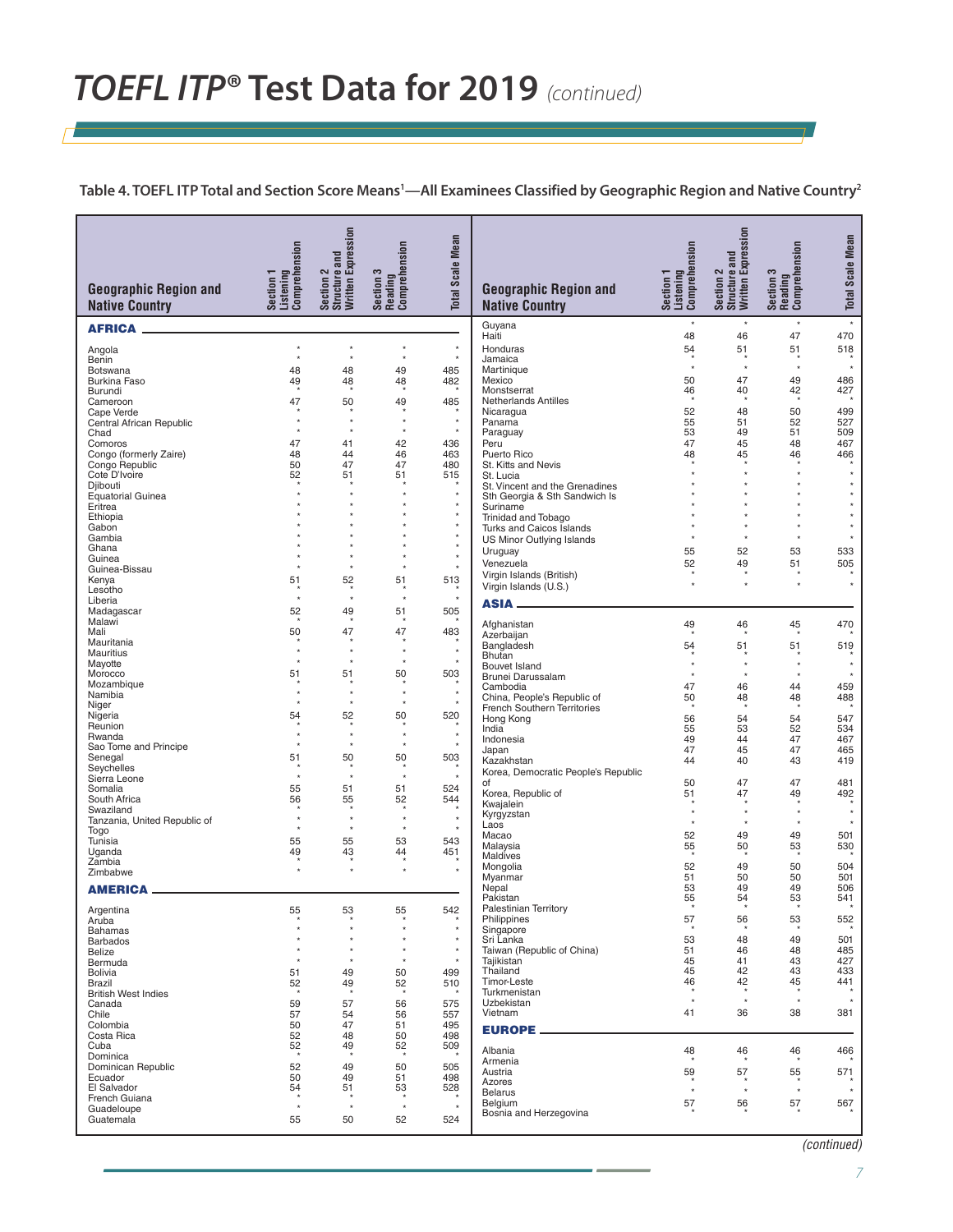#### **Table 4 (continued)**

| Section 2<br>Structure and<br>Written Expression<br><b>Total Scale Mean</b><br>Listening<br>Comprehension<br>Reading<br>Comprehension<br>Section 3<br>Section 1<br><b>Geographic Region and</b><br><b>Native Country</b><br><b>Native Country</b> | Listening<br>Comprehension<br>Section<br><b>Geographic Region and</b> | Expression<br>Section 2<br>Structure and<br>Written Expres | Section 3<br>Reading<br>Comprehension | <b>Total Scale Mean</b> |
|---------------------------------------------------------------------------------------------------------------------------------------------------------------------------------------------------------------------------------------------------|-----------------------------------------------------------------------|------------------------------------------------------------|---------------------------------------|-------------------------|
| <b>Bulgaria</b><br>56<br>56<br>54<br>554<br>Croatia<br>×                                                                                                                                                                                          | <b>MIDDLE EAST/NORTH AFRICA</b>                                       |                                                            |                                       |                         |
| $\star$<br>$\star$<br>$\star$<br>Cyprus                                                                                                                                                                                                           |                                                                       |                                                            |                                       |                         |
| 56<br>53<br>Czech Republic<br>54<br>544<br>Algeria                                                                                                                                                                                                | 53                                                                    | 52                                                         | 51                                    | 522                     |
| $\star$<br>×<br>Czechia<br>Bahrain                                                                                                                                                                                                                |                                                                       |                                                            |                                       |                         |
| $\star$<br>$\star$<br>$\star$<br>Denmark<br>Egypt                                                                                                                                                                                                 | 49                                                                    | 48                                                         | 48                                    | 484                     |
| $\star$<br>$\star$<br>۸<br>Estonia<br>Gaza Strip                                                                                                                                                                                                  | 49                                                                    | 48                                                         | 48                                    | 484                     |
| $\star$<br>×<br>Finland<br>Iran, Islamic Republic of                                                                                                                                                                                              | 52                                                                    | 47                                                         | 47                                    | 488                     |
| 53<br>56<br>55<br>546<br>France<br>Irag                                                                                                                                                                                                           | 50                                                                    | 45                                                         | 46                                    | 470                     |
| 53<br>533<br>55<br>52<br>Georgia<br>Israel                                                                                                                                                                                                        | 52                                                                    | 49                                                         | 51                                    | 508                     |
| 57<br>55<br>573<br>Germany<br>60<br>Jordan                                                                                                                                                                                                        | 49                                                                    | 44                                                         | 45                                    | 459                     |
| 53<br>54<br>54<br>536<br>Greece<br>Kuwait<br>$\star$<br>$\star$<br>-8<br>Greenland                                                                                                                                                                | 50                                                                    | 44                                                         | 45                                    | 463                     |
| Lebanon<br>60<br>59<br>58<br>Hungary<br>590                                                                                                                                                                                                       | 52                                                                    | 51                                                         | 50                                    | 511                     |
| Libyan Arab Jamahiriya<br>-8<br>Iceland                                                                                                                                                                                                           | 48                                                                    | 45                                                         | 44                                    | 459                     |
| Oman<br>47<br>50<br>490<br>Ireland<br>50<br>Oatar                                                                                                                                                                                                 | 46                                                                    | 40<br>$\star$                                              | 41<br>-8                              | 425<br>$\star$          |
| 57<br>56<br>Italy<br>56<br>565<br>Saudi Arabia                                                                                                                                                                                                    | 49                                                                    | 43                                                         | 43                                    | 448                     |
| 53<br>50<br>515<br>Latvia<br>51<br>Sudan                                                                                                                                                                                                          | 51                                                                    | 45                                                         | 45                                    | 469                     |
| Liechtenstein<br>Syrian Arab Repubic                                                                                                                                                                                                              | 49                                                                    | 45                                                         | 45                                    | 464                     |
| 57<br>Lithuania<br>56<br>54<br>559<br><b>United Arab Emirates</b>                                                                                                                                                                                 | 48                                                                    | 42                                                         | 42                                    | 442                     |
| $\ddot{\phantom{1}}$<br>Luxembourg<br><b>West Bank</b>                                                                                                                                                                                            | 51                                                                    | 48                                                         | 49                                    | 495                     |
| Macedonia, Former Yugoslav<br>Yemen                                                                                                                                                                                                               | 49                                                                    | 44                                                         | 44                                    | 456                     |
| $\star$<br>$\star$<br>$\star$<br>$\star$<br>Republic of                                                                                                                                                                                           |                                                                       |                                                            |                                       |                         |
| Malta<br>47<br>44<br>46<br>456<br><b>PACIFIC REGION</b>                                                                                                                                                                                           |                                                                       |                                                            |                                       |                         |
| Moldova, Republic of<br>52<br>48<br>50<br>501                                                                                                                                                                                                     |                                                                       |                                                            |                                       |                         |
| 48<br>Monaco<br>51<br>50<br>494<br>American Samoa                                                                                                                                                                                                 |                                                                       | $\star$                                                    | $\star$                               | $\star$                 |
| $\mathbf{r}$<br>×<br>Montenegro<br>Australia                                                                                                                                                                                                      | 59                                                                    | 56                                                         | 57                                    | 572                     |
| Netherlands<br>61<br>59<br>57<br>592<br>Cook Islands<br>×                                                                                                                                                                                         |                                                                       | ۸                                                          |                                       |                         |
| Northern Ireland<br>Fiji                                                                                                                                                                                                                          |                                                                       |                                                            | Ŵ                                     | $\star$                 |
| 62<br>61<br>60<br>612<br>Norway<br>French Polynesia                                                                                                                                                                                               |                                                                       |                                                            | ×                                     | $\star$                 |
| 56<br>51<br>53<br>533<br>Poland<br>Guam<br>53<br>50<br>52<br>514                                                                                                                                                                                  |                                                                       | ٠                                                          | $\boldsymbol{\star}$                  | $\star$                 |
| Portugal<br>Marshall Islands<br>56<br>55<br>55<br>556<br>Romania                                                                                                                                                                                  |                                                                       |                                                            | ŵ                                     | $\star$                 |
| <b>Russian Federation</b><br>54<br>53<br>536<br>54                                                                                                                                                                                                | Micronesia, Federated States of                                       |                                                            |                                       | $\star$<br>$\star$      |
| Nauru<br>$\star$<br>$\star$<br>$\star$<br>Scotland                                                                                                                                                                                                |                                                                       |                                                            | ٠<br>۸                                | $\star$                 |
| New Caledonia<br>$\star$<br>$\pmb{\ast}$<br>Serbia                                                                                                                                                                                                |                                                                       |                                                            | ٠                                     | $\star$                 |
| New Zealand<br>55<br>53<br>Slovakia<br>52<br>532                                                                                                                                                                                                  |                                                                       |                                                            |                                       | $\star$                 |
| $\star$<br>Slovenia<br>Papua New Guinea                                                                                                                                                                                                           | Northern Mariana Islands                                              |                                                            | ×                                     | $\star$                 |
| 58<br>56<br>567<br>Spain<br>56<br>Solomon Islands                                                                                                                                                                                                 |                                                                       |                                                            | ä,                                    | $\star$                 |
| $\star$<br>Svalbard and Jan Mayen<br>×<br>Tonga                                                                                                                                                                                                   |                                                                       |                                                            | ٠                                     | $\star$                 |
| $\star$<br>$\star$<br>$\star$<br>Sweden<br>Tuvalu                                                                                                                                                                                                 |                                                                       | ×                                                          | ×                                     | $\star$                 |
| $\star$<br>$\star$<br>$\star$<br>Switzerland<br>Vanuatu                                                                                                                                                                                           |                                                                       |                                                            |                                       | $\star$                 |
| 52<br>48<br>48<br>494<br>Turkey                                                                                                                                                                                                                   |                                                                       |                                                            |                                       |                         |
| 55<br>51<br>52<br>525<br>Ukraine                                                                                                                                                                                                                  |                                                                       |                                                            |                                       |                         |
| <b>United Kingdom</b><br>61<br>59<br>56<br>584                                                                                                                                                                                                    |                                                                       |                                                            |                                       |                         |
| Yugoslavia                                                                                                                                                                                                                                        |                                                                       |                                                            |                                       |                         |

† Because of the unreliability of statistics based on small samples, means are not reported for some native country subgroups.<br>º Because of changes in region and/or country boundaries, certain countries may have been adde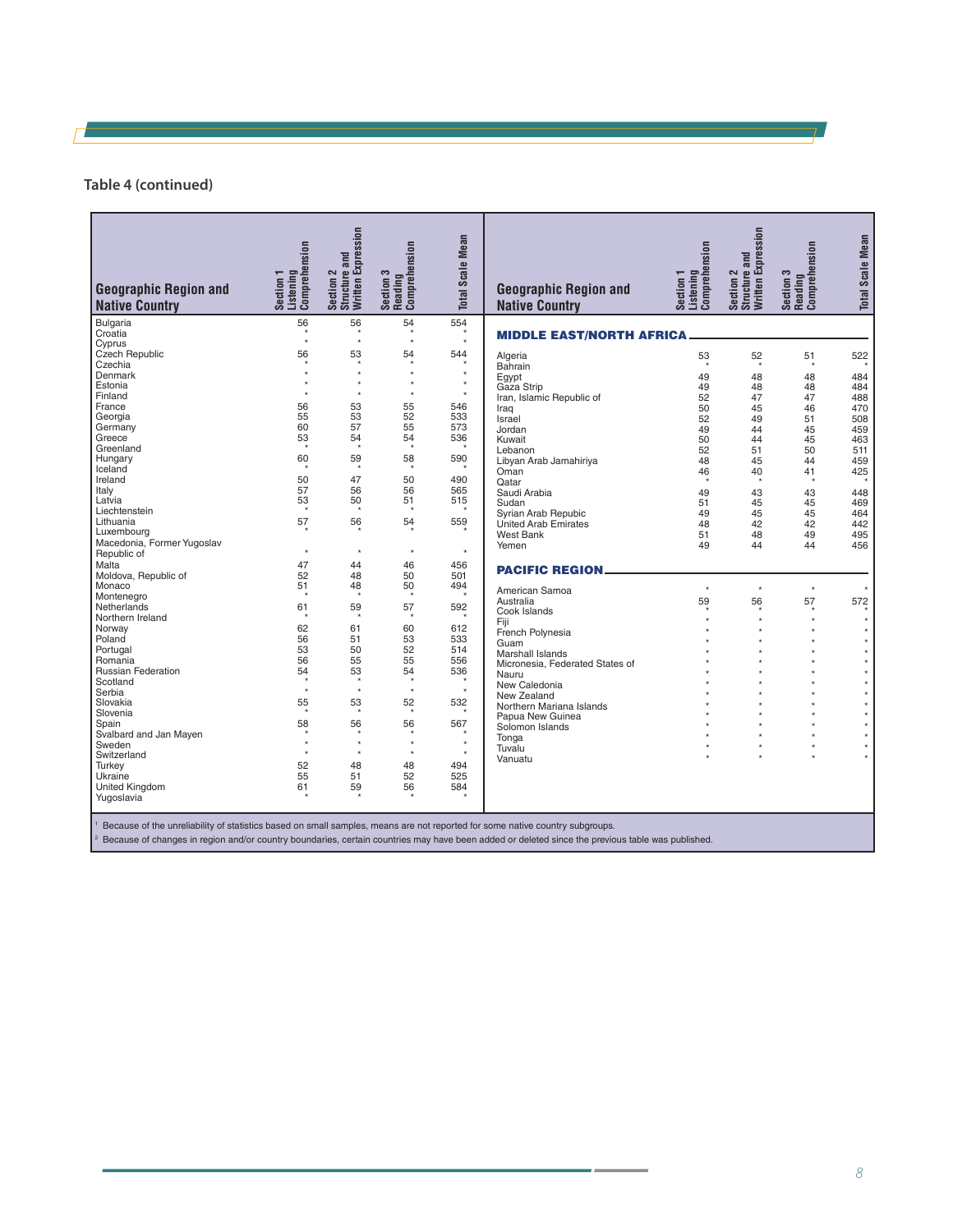**Table 5** TOEFL ITP statistical data have been quite stable over the years, due to the consistently rigorous development standards ETS implements with all its tests. However, score results for test takers overall may vary slightly from year to year. Therefore, ETS publishes a new percentile ranking table every year, using data from that year.

| <b>Total Scale</b><br><b>Score</b> | <b>Percentile</b><br><b>Rank</b> | <b>Total Scale</b><br><b>Score</b> | <b>Percentile</b><br><b>Rank</b> | <b>Total Scale</b><br><b>Score</b> | <b>Percentile</b><br><b>Rank</b> | <b>Total Scale</b><br><b>Score</b> | <b>Percentile</b><br><b>Rank</b> |
|------------------------------------|----------------------------------|------------------------------------|----------------------------------|------------------------------------|----------------------------------|------------------------------------|----------------------------------|
| 310                                | 0                                | 413                                | 26                               | 470                                | 52                               | 527                                | 78                               |
| 343                                | 1                                | 417                                | 27                               | 473                                | 53                               | 527                                | 79                               |
| 350                                | $\overline{2}$                   | 420                                | 28                               | 473                                | 54                               | 530                                | 80                               |
| 353                                | 3                                | 420                                | 29                               | 477                                | 55                               | 533                                | 81                               |
| 357                                | 4                                | 423                                | 30                               | 477                                | 56                               | 537                                | 82                               |
| 360                                | 5                                | 427                                | 31                               | 480                                | 57                               | 540                                | 83                               |
| 363                                | 6                                | 430                                | 32                               | 483                                | 58                               | 543                                | 84                               |
| 367                                | $\overline{7}$                   | 430                                | 33                               | 483                                | 59                               | 547                                | 85                               |
| 370                                | 8                                | 433                                | 34                               | 487                                | 60                               | 550                                | 86                               |
| 373                                | 9                                | 437                                | 35                               | 487                                | 61                               | 553                                | 87                               |
| 377                                | 10                               | 437                                | 36                               | 490                                | 62                               | 560                                | 88                               |
| 377                                | 11                               | 440                                | 37                               | 490                                | 63                               | 563                                | 89                               |
| 380                                | 12                               | 443                                | 38                               | 493                                | 64                               | 567                                | 90                               |
| 383                                | 13                               | 443                                | 39                               | 497                                | 65                               | 573                                | 91                               |
| 383                                | 14                               | 447                                | 40                               | 497                                | 66                               | 577                                | 92                               |
| 387                                | 15                               | 450                                | 41                               | 500                                | 67                               | 583                                | 93                               |
| 390                                | 16                               | 450                                | 42                               | 503                                | 68                               | 590                                | 94                               |
| 393                                | 17                               | 453                                | 43                               | 503                                | 69                               | 597                                | 95                               |
| 393                                | 18                               | 457                                | 44                               | 507                                | 70                               | 603                                | 96                               |
| 397                                | 19                               | 457                                | 45                               | 510                                | 71                               | 613                                | 97                               |
| 400                                | 20                               | 460                                | 46                               | 510                                | 72                               | 627                                | 98                               |
| 400                                | 21                               | 460                                | 47                               | 513                                | 73                               | 640                                | 99                               |
| 403                                | 22                               | 463                                | 48                               | 517                                | 74                               | 677                                | 100                              |
| 407                                | 23                               | 463                                | 49                               | 517                                | 75                               |                                    |                                  |
| 410                                | 24                               | 467                                | 50                               | 520                                | 76                               |                                    |                                  |
| 410                                | 25                               | 470                                | 51                               | 523                                | 77                               |                                    |                                  |

#### **Table 5. Percentile Ranks for TOEFL ITP Total Score**